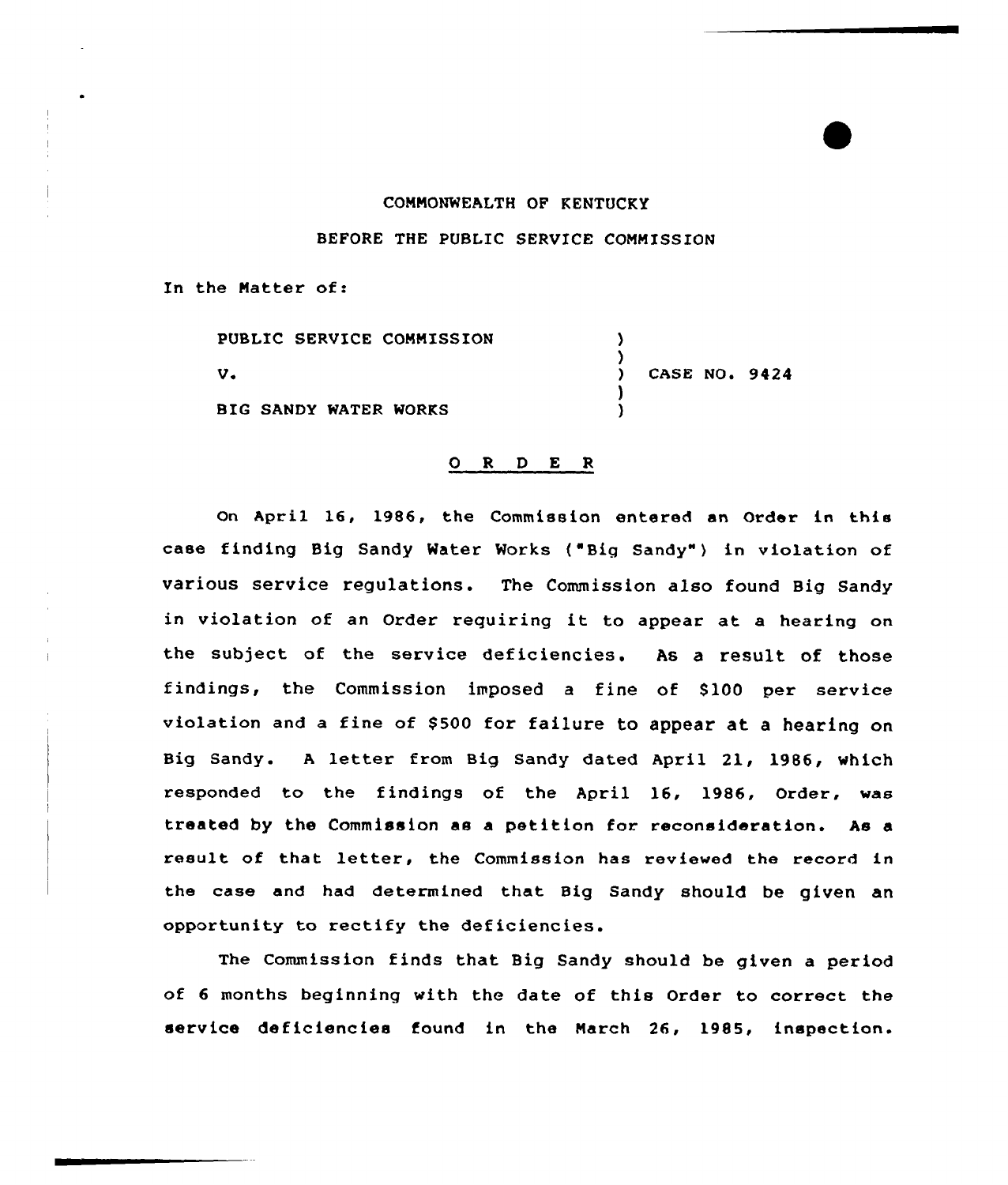However, because Big Sandy failed to provide convincing evidence that the deficiencies could not have been corrected sooner, the Commission has determined that a fine of \$25 per violation should be imposed. The total fines for the 9 service deficiencies amount to \$ 225.

Although the Commission is concerned that Big Sandy failed to obey an Order of the Commission requiring it to appear at <sup>a</sup> hearing and that such action cannot and will not be tolerated by the Commission it will reduce the initial fine imposed on Big Sandy from \$500 to \$250 for failure to obey the Order of January 13. 1986.

After review of the record, the Commission ORDERS that:

1. Big Sandy shall remit to the Commission within 21 days the sum of \$25 for each offense set forth above:

2. Big Sandy shall remit to the Commission within 21 days the sum of \$250 for failure to obey the Order of January 13, 1986; and

3. Big Sandy shall within <sup>6</sup> months correct all of the service deficiencies found in the inspection report of March 26, 1985, and shall submit to the Commission a report detailing that compliance.

 $-2-$